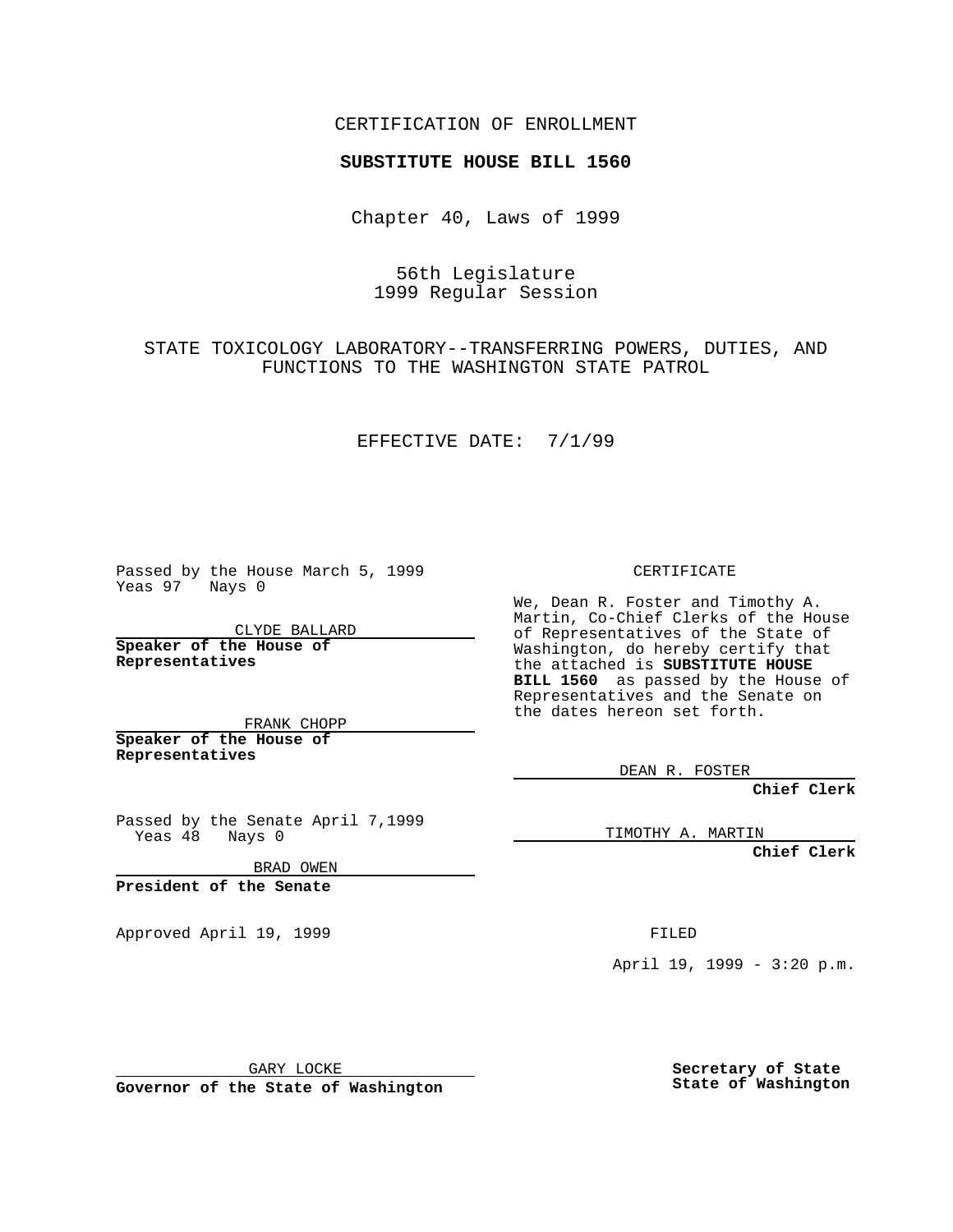# **SUBSTITUTE HOUSE BILL 1560** \_\_\_\_\_\_\_\_\_\_\_\_\_\_\_\_\_\_\_\_\_\_\_\_\_\_\_\_\_\_\_\_\_\_\_\_\_\_\_\_\_\_\_\_\_\_\_

Passed Legislature - 1999 Regular Session

### **State of Washington 56th Legislature 1999 Regular Session**

**By** House Committee on State Government (originally sponsored by Representatives McMorris, Scott, Ballasiotes, Mitchell, Romero, Dickerson, McDonald, Poulsen, Bush, Constantine, Fortunato and Murray; by request of Forensic Investigation Council)

Read first time 02/26/1999.

 AN ACT Relating to the state toxicology laboratory; amending RCW 43.103.010, 43.103.020, 43.103.030, 43.103.090, 43.43.670, and 68.50.107; reenacting and amending RCW 66.08.180; creating a new section; providing an effective date; and declaring an emergency.

BE IT ENACTED BY THE LEGISLATURE OF THE STATE OF WASHINGTON:

 NEW SECTION. **Sec. 1.** (1) All powers, duties, and functions of the state toxicology laboratory are transferred to the bureau of forensic laboratory services of the Washington state patrol.

 (2)(a) All reports, documents, surveys, books, records, files, papers, or written material in the possession of either the state toxicology laboratory or the state toxicologist pertaining to the powers, functions, and duties transferred shall be delivered to the custody of the Washington state patrol. All cabinets, furniture, office equipment, motor vehicles, and other tangible property employed by the state toxicology laboratory or the state toxicologist in carrying out the powers, functions, and duties transferred shall be delivered into the custody of the Washington state patrol. All funds, credits, or other assets held in connection with the powers, functions,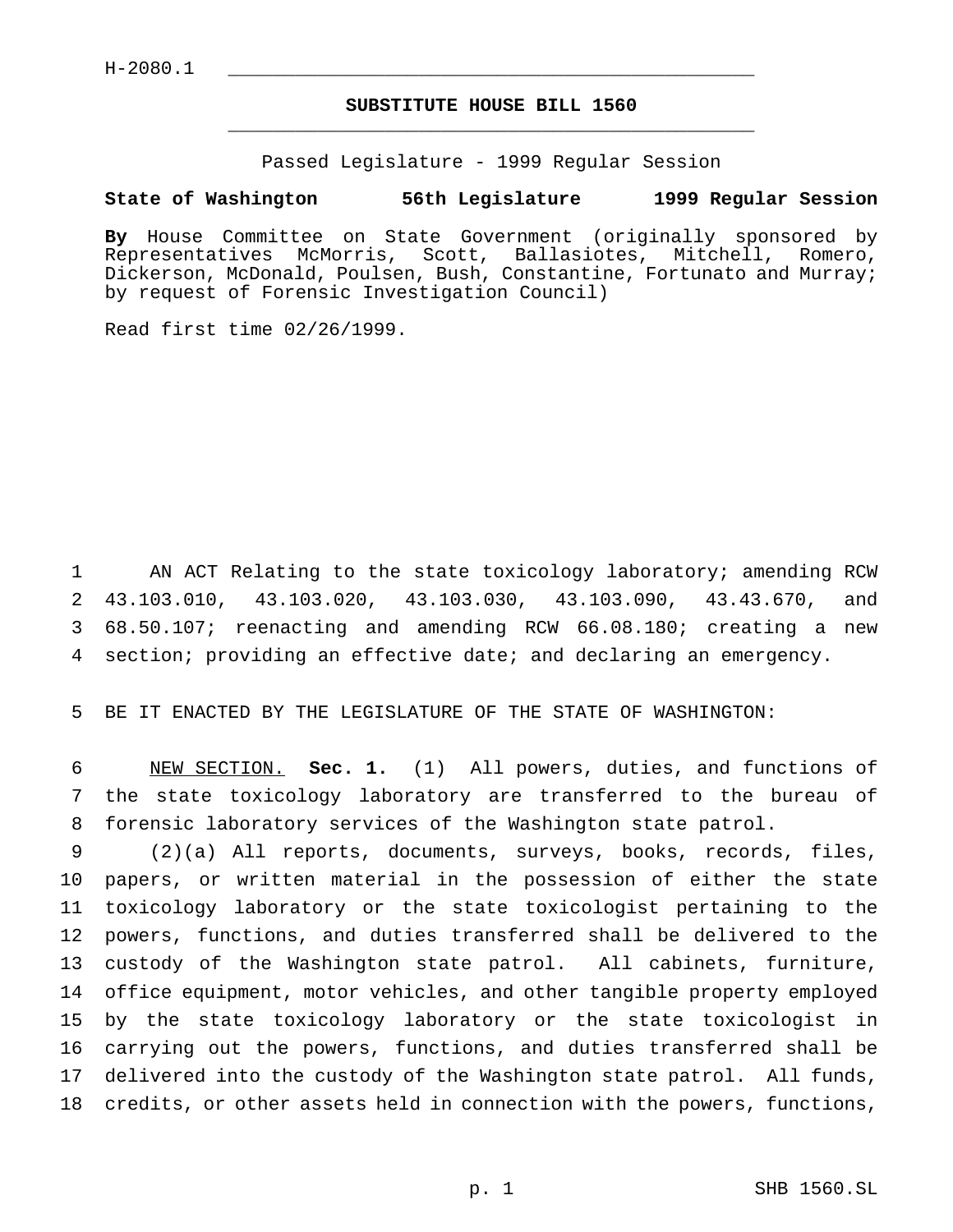and duties transferred shall be assigned to the Washington state patrol.

 (b) Any appropriations made to the state toxicology laboratory or the state toxicologist for carrying out the powers, functions, and duties transferred shall, on the effective date of this section, be transferred and credited to the Washington state patrol to carry out the responsibilities of the bureau of forensic laboratory services under RCW 43.43.670.

 (c) Whenever any question arises as to the transfer of any personnel, funds, books, documents, records, papers, files, equipment, or other tangible property used or held in the exercise of the powers and the performance of the duties and functions transferred, the director of financial management shall make a determination as to the proper allocation and shall certify that determination to the state agencies concerned.

 (3) All employees of the state toxicology laboratory engaged in performing the powers, functions, and duties of the state toxicology laboratory are transferred to the jurisdiction of the Washington state patrol. All employees classified under chapter 41.06 RCW, the state civil service law, are assigned to the Washington state patrol to perform their usual duties upon the same terms as formerly for the state toxicology laboratory, without any loss of rights, subject to any action that may be appropriate thereafter in accordance with the laws and rules governing state civil service.

 (4) All rules and pending business before the state toxicologist pertaining to the powers, functions, and duties transferred shall be continued and acted upon by the Washington state patrol. All existing contracts and obligations shall remain in full force and shall be performed by the Washington state patrol.

 (5) The transfer of the powers, duties, functions, and personnel of the state toxicology laboratory shall not affect the validity of any act performed before the effective date of this section.

 (6) If the apportionments of budgeted funds are required because of the transfers directed by this section, the director of financial management shall certify the apportionments to the agencies affected, the state auditor, and the state treasurer. Each shall make the appropriate transfer and adjustments in funds and appropriation accounts and equipment records in accordance with the certification.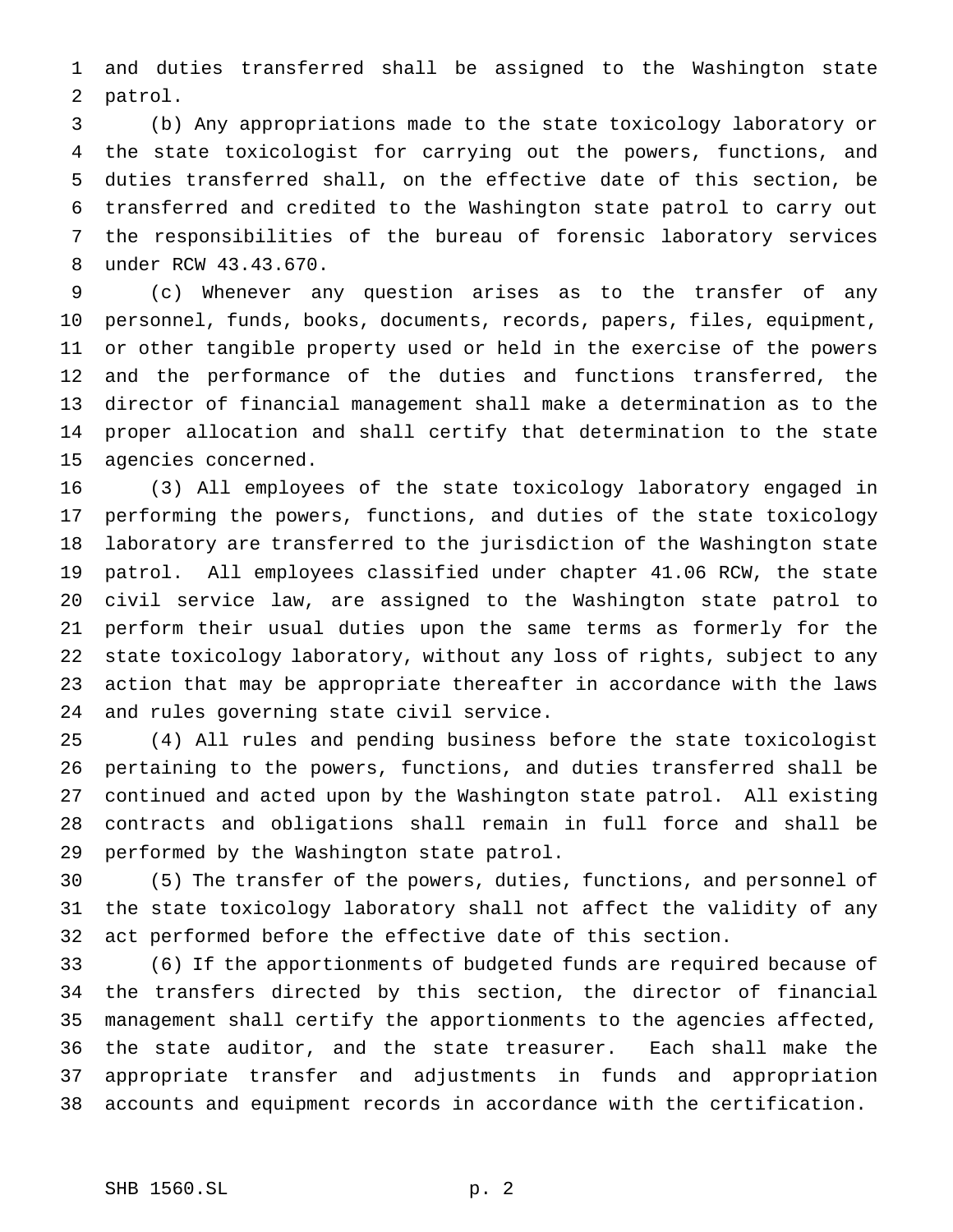(7) Nothing contained in this section may be construed to alter any existing collective bargaining unit or the provisions of any existing collective bargaining agreement until the agreement has expired or until the bargaining unit has been modified by action of the personnel board as provided by law.

 **Sec. 2.** RCW 43.103.010 and 1995 c 398 s 2 are each amended to read as follows:

 The purposes of this act are declared by the legislature to be as follows:

10 (1) To preserve and enhance the state crime laboratory and state 11 toxicology laboratory, which ((is an)) are essential parts of the 12 criminal justice and death investigation systems in the state of Washington;

 (2) To fund the death investigation system and to make related state and local institutions more efficient;

16 (3) ((To preserve and enhance the state toxicology laboratory which is an essential part of the criminal justice and death investigation 18 systems in the state of Washington;

 $(4)$ )) To provide resources necessary for the performance, by qualified pathologists, of autopsies which are also essential to the criminal justice and death investigation systems of this state and its counties;

23  $((+5))$   $(4)$  To improve the performance of death investigations and the criminal justice system through the formal training of county 25 coroners and county medical examiners;

 $((6))$  (5) To establish and maintain a dental identification system; and

 $((\langle 7\rangle)(6)$  To provide flexibility so that any county may establish a county morgue when it serves the public interest.

 **Sec. 3.** RCW 43.103.020 and 1995 c 398 s 3 are each amended to read as follows:

 As used in this chapter, the following terms have the meanings indicated unless the context clearly requires otherwise.

 (1) "Council" means the Washington state forensic investigations council.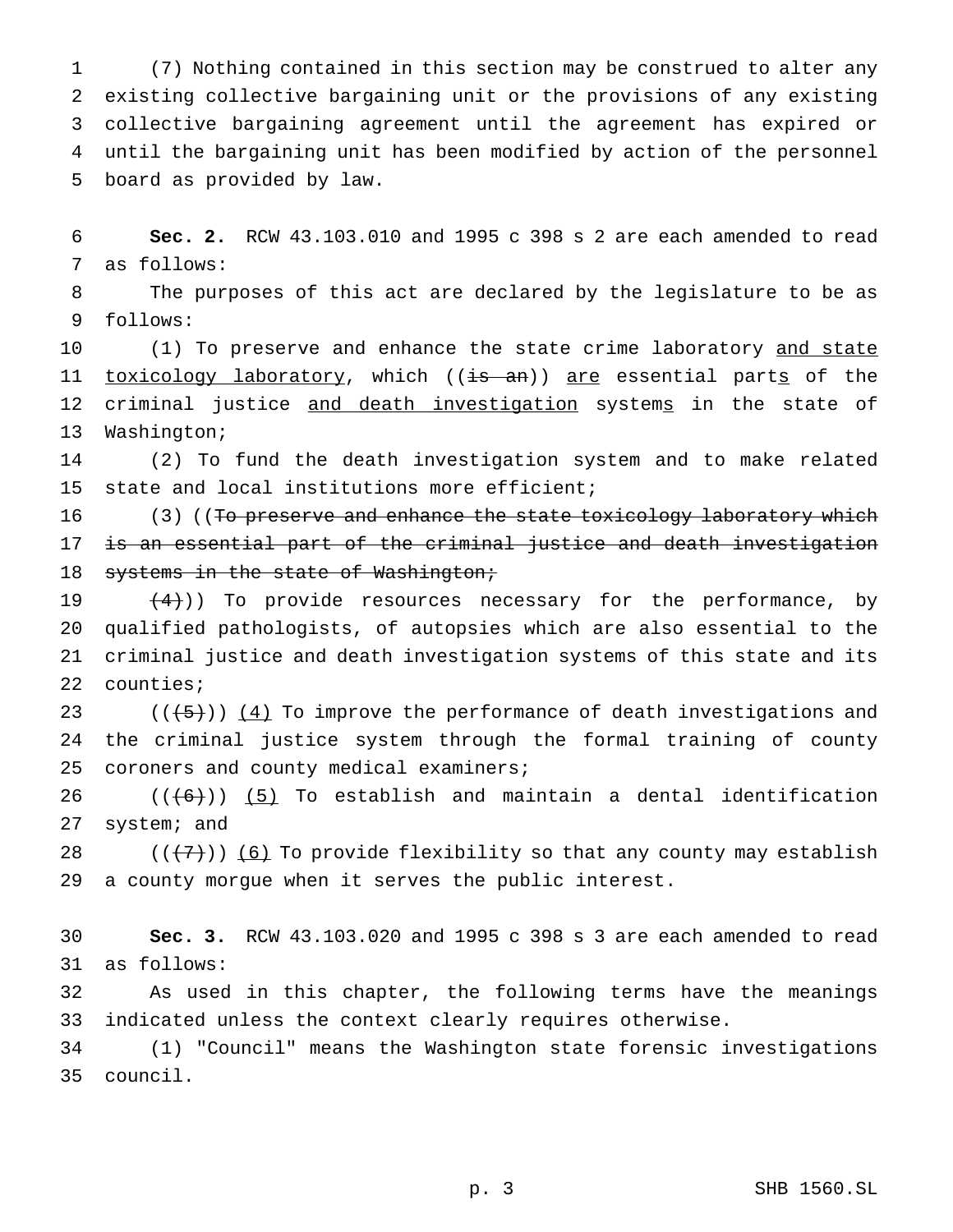(2) "Crime laboratory" means the Washington state patrol crime laboratory system created in RCW 43.43.670 and under the bureau of 3 forensic laboratory services of the Washington state patrol.

 (3) "State toxicology laboratory" means the Washington state toxicology laboratory and under the bureau of forensic laboratory services of the Washington state patrol.

 **Sec. 4.** RCW 43.103.030 and 1995 c 398 s 4 are each amended to read as follows:

 There is created the Washington state forensic investigations 10 council. The council shall oversee the ((state toxicology)) bureau of 11 forensic laboratory services and, ((together)) in consultation with the 12 ((president)) chief of the ((University of)) Washington state patrol or 13 the ((president's)) chief's designee, control the ((laboratory's)) 14 operation and establish policies of the bureau of forensic laboratory 15 services. The council may also study and recommend cost-efficient improvements to the death investigation system in Washington and report its findings to the legislature.

 Further, the council shall, jointly with the chairperson of the pathology department of the University of Washington's School of Medicine, or the chairperson's designee, oversee the state forensic pathology fellowship program, determine the budget for the program and set the fellow's annual salary, and take those steps necessary to administer the program.

 The forensic investigations council shall be actively involved in 25 the preparation of the ((crime)) bureau of forensic laboratory ((and 26 toxicology laboratory)) services budget((s)) and shall approve the 27 ((crime)) bureau of forensic laboratory ((and toxicology laboratory)) 28 services budget( $(s)$ ) prior to ( $(t$ heir)) its formal submission to the office of financial management pursuant to RCW 43.88.030.

 **Sec. 5.** RCW 43.103.090 and 1995 c 398 s 8 are each amended to read as follows:

32  $(1)$  The council may:

33  $((+1))$  (a) Meet at such times and places as may be designated by a majority vote of the council members or, if a majority cannot agree, by the chair;

36  $((+2))$  (b) Adopt rules governing the council and the conduct of its meetings;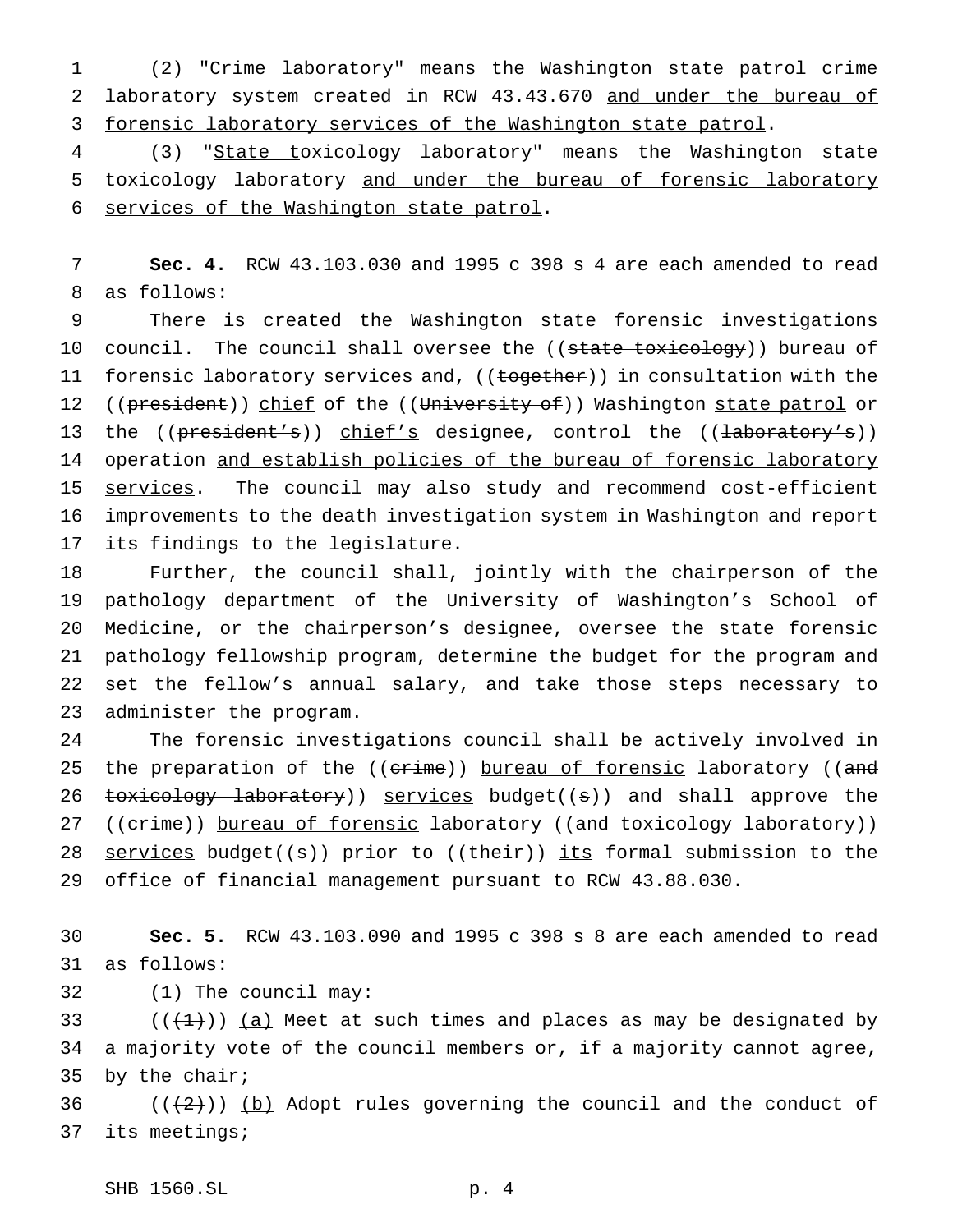1 (((3) Require reports from the state toxicologist on matters 2 pertaining to the toxicology laboratory;

 $(4)$ )) (c) Require reports from the chief of the Washington state 4 patrol on matters pertaining to the ((erime)) bureau of forensic 5 laboratory services;

 $((6)$  Be actively involved in the preparation of the crime laboratory and toxicology laboratory budgets and shall approve the crime laboratory and toxicology laboratory budgets prior to their formal submission to the office of financial management pursuant to RCW  $10 \quad 43.88.030 \, \dot{ }$ 

11  $(6)$ ) (d) Do anything, necessary or convenient, which enables the 12 council to perform its duties and to exercise its powers; and

13  $((+7)$  Appoint a toxicologist as state toxicologist to serve at the 14 pleasure of the council; and

15 (8)) (e) Be actively involved in the preparation of the bureau of forensic laboratory services budget and approve the bureau of forensic laboratory services budget prior to formal submission to the office of financial management pursuant to RCW 43.88.030.

19 (2) The council shall:

20 (a) Prescribe qualifications for the position of director of the 21 bureau of forensic laboratory services, after consulting with the chief 22 of the Washington state patrol. The council shall submit to the chief 23 of the Washington state patrol a list containing the names of up to 24 three persons who the council believes meet its qualifications to serve 25 as director of the bureau of forensic laboratory services. Minimum 26 qualifications for the director of the bureau of forensic laboratory 27 services must include successful completion of a background 28 investigation and polygraph examination. If requested by the chief of 29 the Washington state patrol, the forensic investigations council shall 30 submit one additional list of up to three persons who the forensic 31 investigations council believes meet its qualifications. The 32 appointment must be from one of the lists of persons submitted by the 33 forensic investigations council, and the director of the bureau of 34 forensic laboratory services shall report to the office of the chief of 35 the Washington state patrol; 36 (b) After consulting with the chief of the Washington state patrol

37 and the director of the bureau of forensic laboratory services, the

38 council shall appoint a toxicologist as state toxicologist, who shall

39 report to the director of the bureau of forensic laboratory services.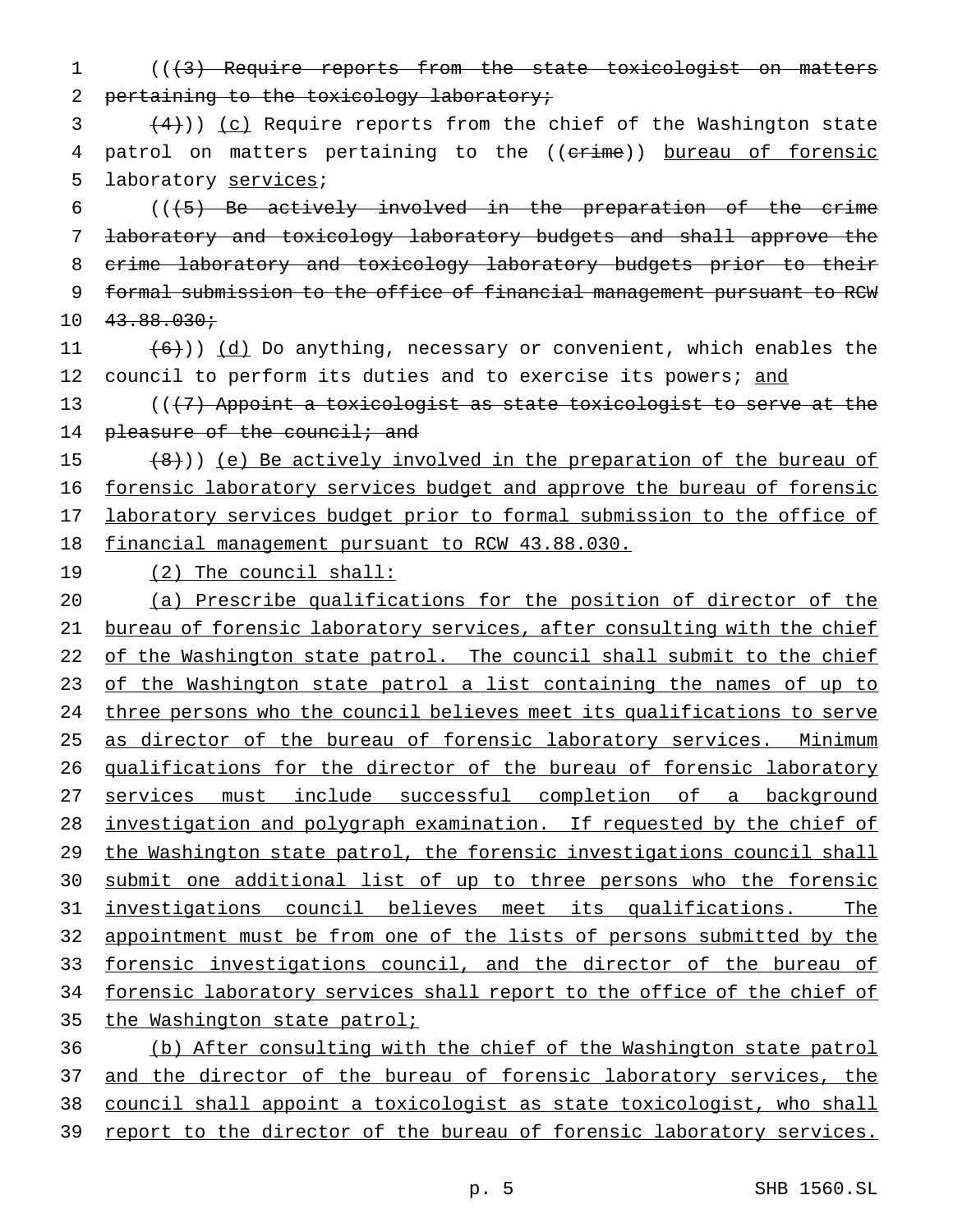1 The appointee shall meet the minimum standards for employment with the 2 Washington state patrol including successful completion of a background

3 investigation and polygraph examination;

 (c) Establish, after consulting with the chief of the Washington state patrol, the policies, objectives, and priorities of the bureau of forensic laboratory services, to be implemented and administered within constraints established by budgeted resources by the director of the 8 bureau of forensic laboratory services;

9 (d) Set the salary for the director of the bureau of forensic 10 laboratory services; and

11 (e) Set the salary for the state toxicologist.

12 **Sec. 6.** RCW 43.43.670 and 1995 c 398 s 1 are each amended to read 13 as follows:

14 (1) There is created in the Washington state patrol a ((crime)) 15 bureau of forensic laboratory services system which is authorized to: 16  $((+1))$  (a) Provide laboratory services for the purpose of 17 analyzing and scientifically handling any physical evidence relating to 18 any crime.

19  $((2))$  (b) Provide training assistance for local law enforcement 20 personnel.

21 ((The crime laboratory system shall assign priority to a request 22 for services with due regard to whether the case involves criminal 23 activity against persons. The Washington state forensic investigations 24 council shall assist the crime laboratory system in devising policies 25 to promote the most efficient use of laboratory resources consistent 26 with this section. The forensic investigations council shall be 27 actively involved in the preparation of the crime laboratory budget and 28 shall approve the crime laboratory budget prior to its formal 29 submission by the state patrol to the office of financial management 30 pursuant to RCW 43.88.030.))

31 (c) Provide all necessary toxicology services requested by all 32 coroners, medical examiners, and prosecuting attorneys.

 (2) The bureau of forensic laboratory services shall assign priority to a request for services with due regard to whether the case 35 involves criminal activity against persons. The Washington state forensic investigations council shall assist the bureau of forensic laboratory services in devising policies to promote the most efficient use of laboratory services consistent with this section. The forensic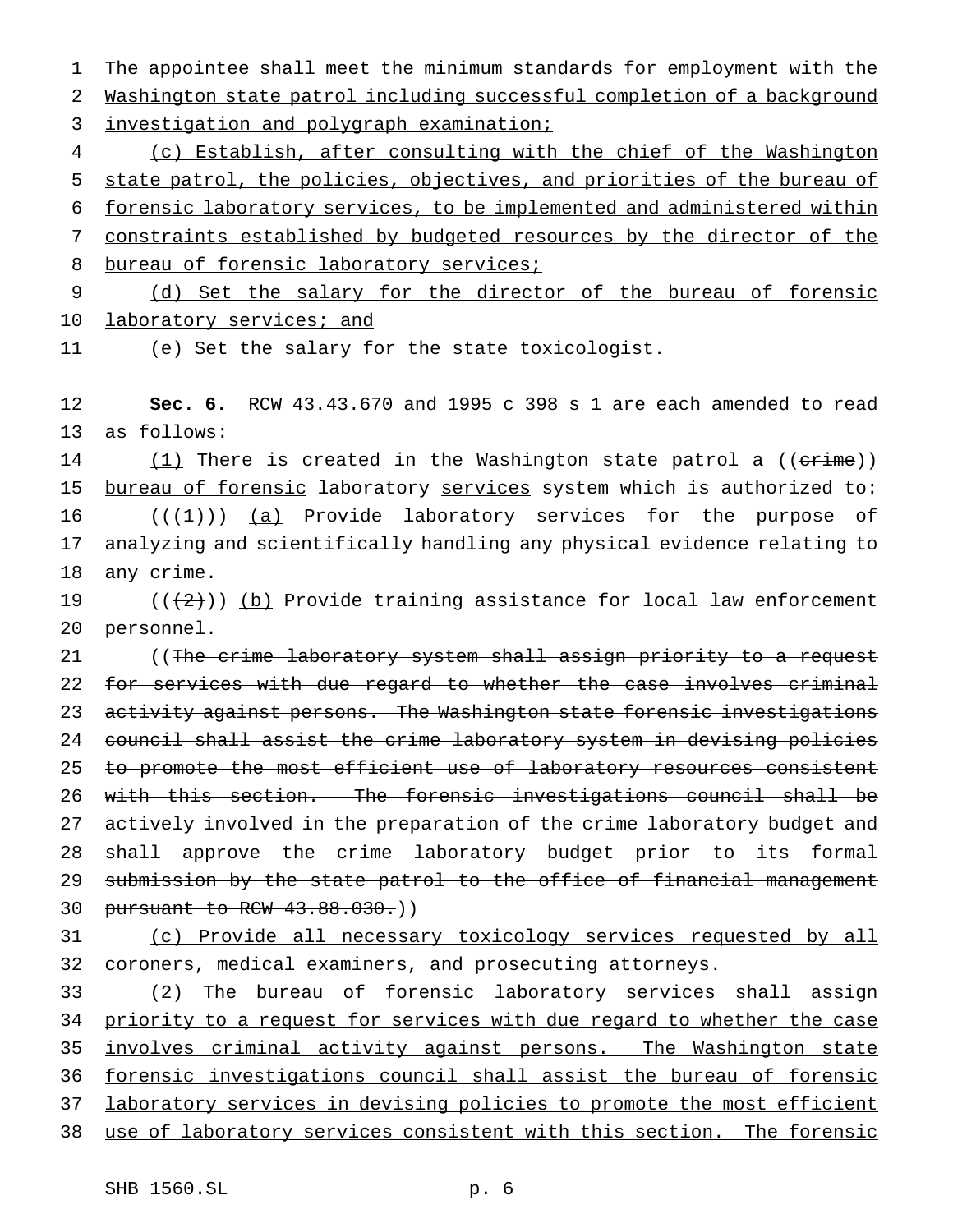investigations council shall be actively involved in the preparation of the bureau of forensic laboratory services budget and shall approve the bureau of forensic laboratory services budget prior to its formal 4 submission by the state patrol to the office of financial management pursuant to RCW 43.88.030.

 **Sec. 7.** RCW 66.08.180 and 1997 c 451 s 3 and 1997 c 321 s 57 are each reenacted and amended to read as follows:

 Except as provided in RCW 66.24.290(1), moneys in the liquor revolving fund shall be distributed by the board at least once every three months in accordance with RCW 66.08.190, 66.08.200 and 66.08.210: PROVIDED, That the board shall reserve from distribution such amount not exceeding five hundred thousand dollars as may be necessary for the proper administration of this title.

 (1) All license fees, penalties and forfeitures derived under this 15 act from ((class H)) spirits, beer, and wine restaurant licenses or 16 ((class H)) spirits, beer, and wine restaurant licensees shall every three months be disbursed by the board as follows:

 (a) Three hundred thousand dollars per biennium, to the 19 ((University of)) Washington state patrol for the ((forensic 20 investigations council to conduct the)) state ((toxicological 21 <del>laboratory</del>)) toxicology program pursuant to RCW 68.50.107; and

(b) Of the remaining funds:

 (i) 6.06 percent to the University of Washington and 4.04 percent to Washington State University for alcoholism and drug abuse research 25 and for the dissemination of such research; and

 (ii) 89.9 percent to the general fund to be used by the department of social and health services solely to carry out the purposes of RCW 70.96A.050;

 (2) The first fifty-five dollars per license fee provided in RCW 66.24.320 and 66.24.330 up to a maximum of one hundred fifty thousand dollars annually shall be disbursed every three months by the board to the general fund to be used for juvenile alcohol and drug prevention programs for kindergarten through third grade to be administered by the superintendent of public instruction;

 (3) Twenty percent of the remaining total amount derived from license fees pursuant to RCW 66.24.320, 66.24.330, 66.24.350, and 66.24.360, shall be transferred to the general fund to be used by the